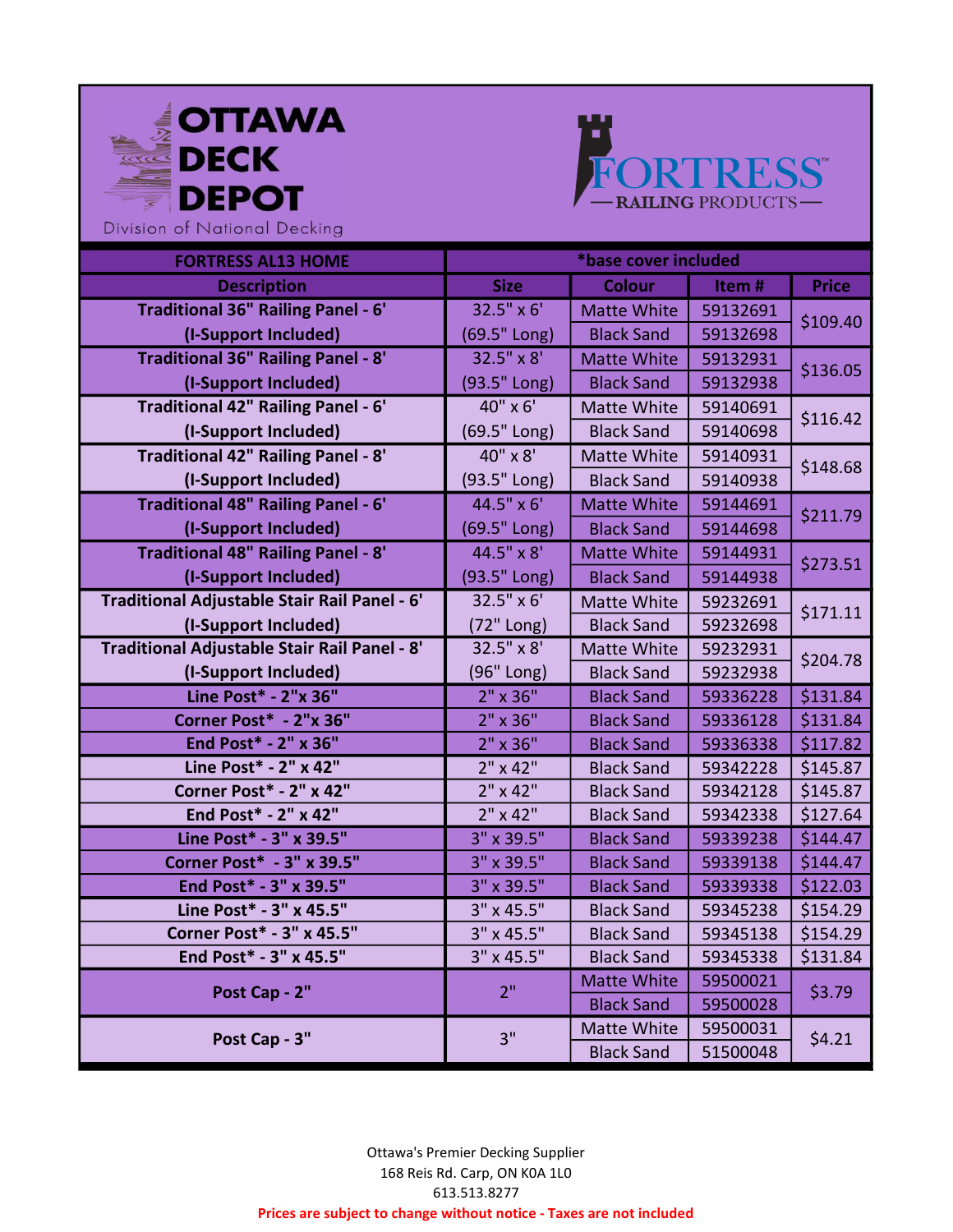



| <b>FORTRESS AL13 HOME</b>      | *base cover included |                    |          |              |
|--------------------------------|----------------------|--------------------|----------|--------------|
| <b>Description</b>             | <b>Size</b>          | <b>Colour</b>      | Item#    | <b>Price</b> |
| <b>Blank Post* - 2"x 36"</b>   | $2" \times 36"$      | <b>Matte White</b> | 59336021 |              |
|                                |                      | <b>Black Sand</b>  | 59336028 | \$86.96      |
| <b>Blank Post* - 2"x 42"</b>   | $2" \times 42"$      | <b>Matte White</b> | 59342021 | \$96.78      |
|                                |                      | <b>Black Sand</b>  | 59342028 |              |
| <b>Blank Post* - 2"x 51"</b>   | $2" \times 51"$      | <b>Matte White</b> | 59351021 | \$108.00     |
|                                |                      | <b>Black Sand</b>  | 59351028 |              |
| <b>Blank Post* - 3"x 39.5"</b> | 3" x 39.5"           | Matte White        | 59339031 | \$99.58      |
|                                |                      | <b>Black Sand</b>  | 59339038 |              |
| <b>Blank Post* - 3"x 45.5"</b> | 3" x 45.5"           | Matte White        | 59345031 | \$108.00     |
|                                |                      | <b>Black Sand</b>  | 59345038 |              |
| Blank Post* - 3"x 51"          | 3" x 51"             | Matte White        | 59351031 | \$112.21     |
|                                |                      | <b>Black Sand</b>  | 59351038 |              |
| <b>Straight Bracket - 4pc</b>  | N/A                  | <b>Matte White</b> | 59500211 | \$43.48      |
|                                |                      | <b>Black Sand</b>  | 59500218 |              |
| <b>Stair Bracket - 4pc</b>     | N/A                  | <b>Matte White</b> | 59505061 | \$92.57      |
|                                |                      | <b>Black Sand</b>  | 59505068 |              |
| <b>Angle Bracket - 4pc</b>     | N/A                  | <b>Matte White</b> | 59500311 | \$98.18      |
|                                |                      | <b>Black Sand</b>  | 59500318 |              |
| I-Support - 36" Rail           | 3.5"                 | <b>Matte White</b> | 59532091 | \$5.61       |
|                                |                      | <b>Black Sand</b>  | 59532098 |              |
| I-Support - 42" Rail           | 2"                   | <b>Matte White</b> | 59540091 | \$4.63       |
|                                |                      | <b>Black Sand</b>  | 59540098 |              |
| <b>I-Support - Stair Rail</b>  | N/A                  | Matte White        | 59550091 | \$43.48      |
|                                |                      | <b>Black Sand</b>  | 59550098 |              |
| Post Base Cover - 2"           | 4.75"                | <b>Matte White</b> | 59504751 | \$13.32      |
|                                |                      | <b>Black Sand</b>  | 59504758 |              |
| Post Base Cover - 3"           | 5.75"                | <b>Matte White</b> | 59505751 | \$12.34      |
|                                |                      | <b>Black Sand</b>  | 51500038 |              |
| Post Anchor Base Plate - 2"    | 4.75"                | N/A                | 59504750 | \$3.79       |
| Post Anchor Base Plate - 3"    | 5.75"                | N/A                | 51505050 | \$18.23      |
| <b>Touch-Up Paint Pen</b>      | N/A                  | <b>Matte White</b> | 660364   | \$14.03      |
|                                |                      | <b>Black Sand</b>  | 660368   |              |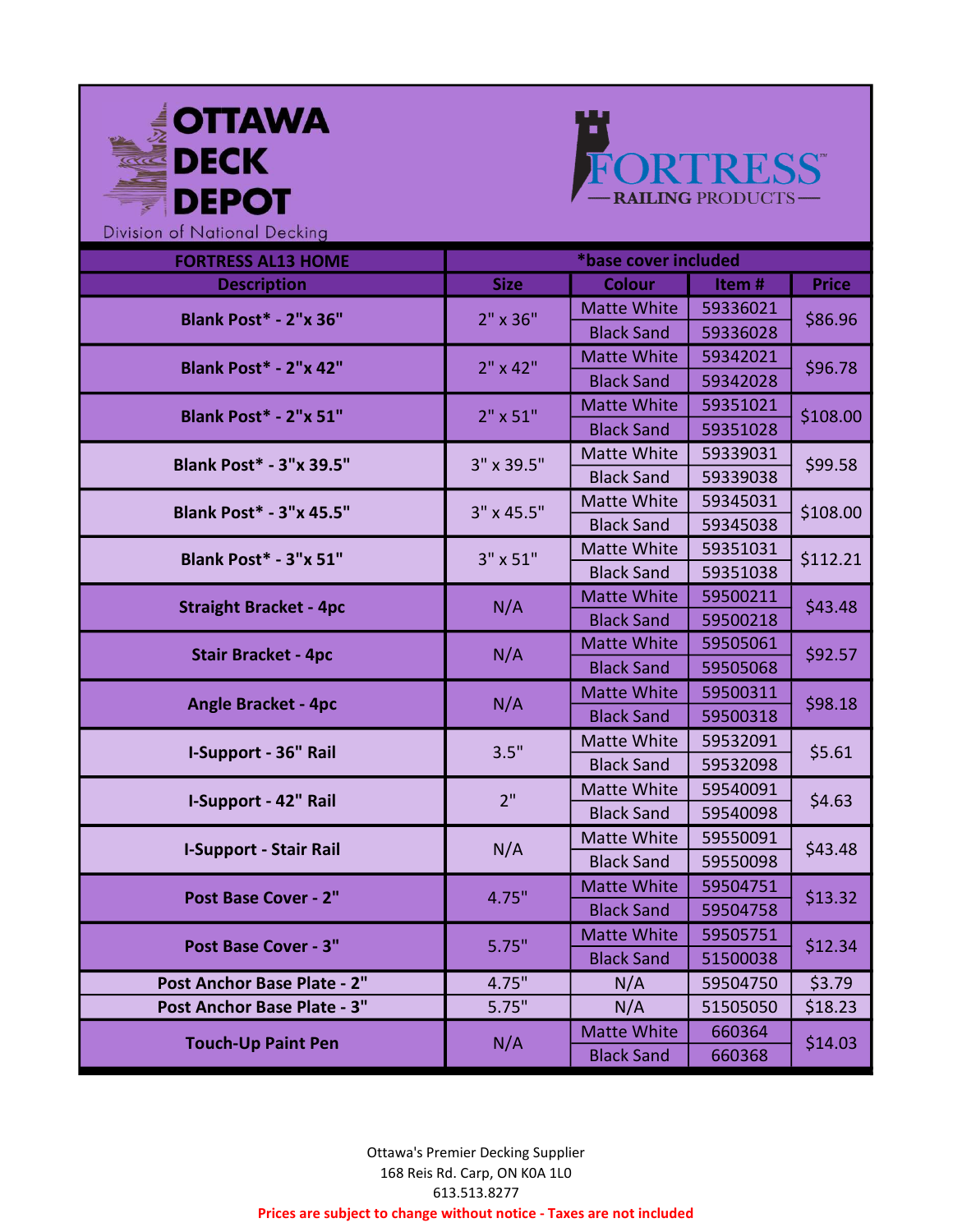| <b>OTTAWA</b><br>DECK<br><b>DEPOT</b><br>Division of National Decking |                |                                | FORTRESS" |              |
|-----------------------------------------------------------------------|----------------|--------------------------------|-----------|--------------|
| <b>FORTRESS AL13 HOME - GATES</b>                                     |                | *Railing Panel Sold Seperately |           |              |
| <b>Description</b>                                                    | <b>Size</b>    | <b>Colour</b>                  | Item#     | <b>Price</b> |
| Gate Kit #1* - Flat ATR - 32.5"                                       | 32.5"          | <b>Black Sand</b>              | 59563218  | \$287.53     |
| Gate Kit #1* - Flat ATR - 40"                                         | 40"            | <b>Black Sand</b>              | 59564018  | \$301.56     |
| Gate Kit #1* - Flat ATR - 44.5"                                       | 44.5"          | <b>Black Sand</b>              | 59564418  | \$312.78     |
| Gate Kit #1* - Round ATR - 32.5"                                      | 32.5"          | <b>Black Sand</b>              | 59563228  | \$287.53     |
| Gate Kit #1* - Round ATR - 40"                                        | 40"            | <b>Black Sand</b>              | 59564028  | \$301.56     |
| Gate Kit #1* - Round ATR - 44.5"                                      | 44.5"          | <b>Black Sand</b>              | 59564428  | \$312.78     |
| Gate Kit #2 - 2 Hinges and a Latch                                    | N/A            | <b>Black</b>                   | 650084    | \$251.07     |
| <b>FORTRESS AL13 - ACCENT TOP RAILS*</b>                              |                | *For AL13 Home Panels Only     |           |              |
|                                                                       |                |                                |           |              |
| <b>Description</b>                                                    | <b>Size</b>    | <b>Colour</b>                  | Item#     | <b>Price</b> |
|                                                                       | 6 <sup>T</sup> | <b>Matte White</b>             | 59500721  |              |
| <b>Round Accent Top Rail - Traditional - 6'</b>                       | (69.86")       | <b>Black Sand</b>              | 59500728  | \$75.74      |
|                                                                       | $\overline{8}$ | <b>Matte White</b>             | 59500961  |              |
| <b>Round Accent Top Rail - Traditional - 8'</b>                       | (93.89")       | <b>Black Sand</b>              | 59500968  | \$91.17      |
|                                                                       | 6'             | <b>Matte White</b>             | 59500791  |              |
| <b>Round Accent Top Rail - Stairs - 6'</b>                            | (79.375")      | <b>Black Sand</b>              | 59500798  | \$78.55      |
|                                                                       | 8 <sup>1</sup> | <b>Matte White</b>             | 59501011  |              |
| <b>Round Accent Top Rail - Stairs - 8'</b>                            | (100.875")     | <b>Black Sand</b>              | 59501018  | \$92.57      |
|                                                                       | 6'             | Matte White                    | 59501721  |              |
| Flat Accent Top Rail - Traditional - 6'                               | (69.89")       | <b>Black Sand</b>              | 59501728  | \$60.31      |
|                                                                       | 8'             | <b>Matte White</b>             | 59501961  |              |
| <b>Flat Accent Top Rail - Traditional - 8'</b>                        | (93.89")       | <b>Black Sand</b>              | 59501968  | \$77.14      |
|                                                                       | 6'             | Matte White                    | 59501731  |              |
| Flat Accent Top Rail - Stairs - 6'                                    | (79.375")      | <b>Black Sand</b>              | 59501738  | \$64.52      |
| Flat Accent Top Rail - Stairs - 8'                                    | 8 <sup>T</sup> | Matte White                    | 59511011  | \$75.74      |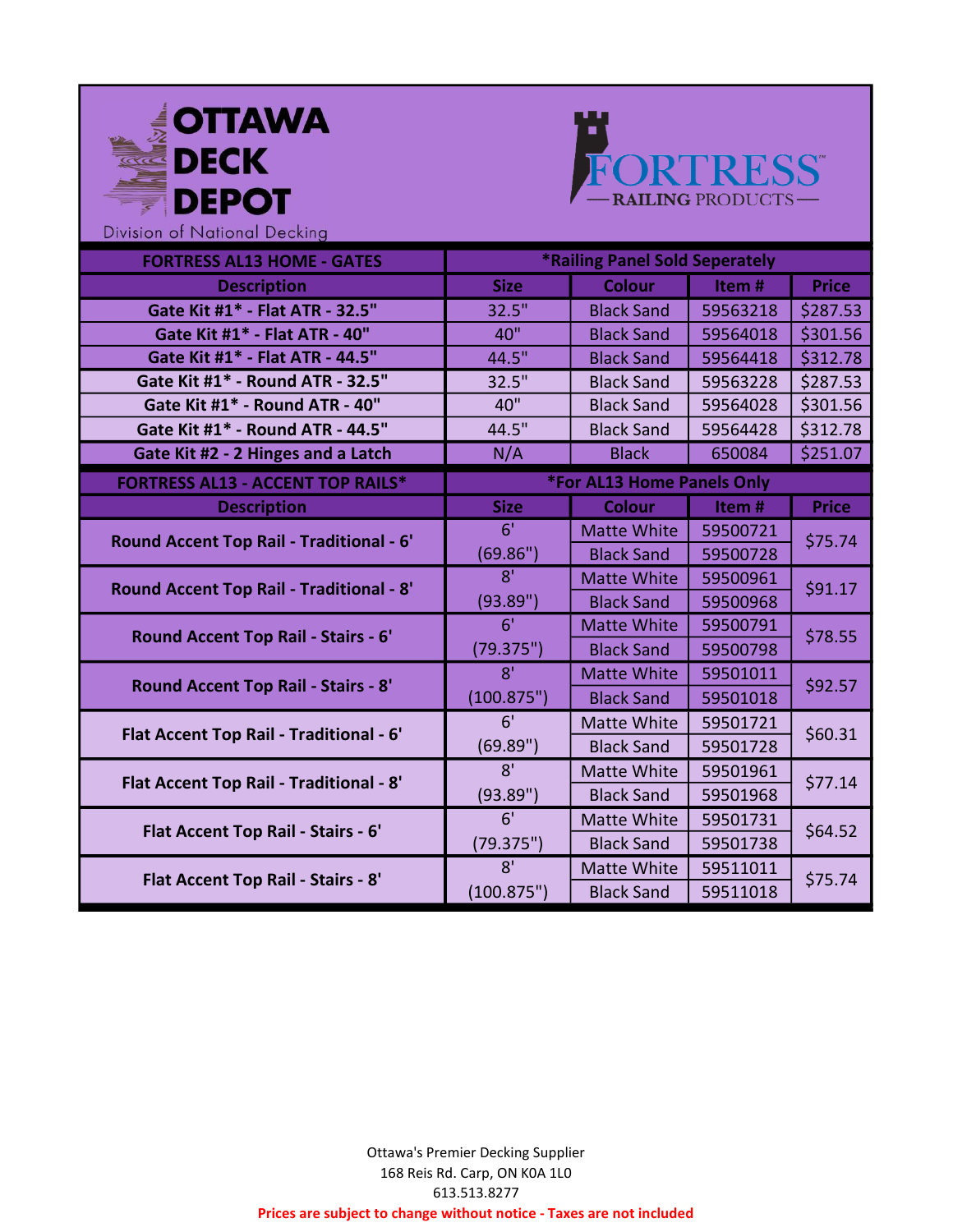



| <b>FORTRESS AL13 HOME - SPLICES*</b>          | *Splices Compatible with 2" Posts Only |                    |          |              |
|-----------------------------------------------|----------------------------------------|--------------------|----------|--------------|
| <b>Description</b>                            | <b>Size</b>                            | <b>Colour</b>      | Item#    | <b>Price</b> |
| <b>Round Over the Post Splice - Line</b>      | N/A                                    | <b>Matte White</b> | 59500161 | \$9.82       |
|                                               |                                        | <b>Black Sand</b>  | 59500168 |              |
| Round Over the Post Splice - Corner           | N/A                                    | <b>Matte White</b> | 59500171 | \$12.62      |
|                                               |                                        | <b>Black Sand</b>  | 59500178 |              |
| Round Over the Post ATR Splice - End          | N/A                                    | <b>Matte White</b> | 59500181 | \$10.80      |
|                                               |                                        | <b>Black Sand</b>  | 59500188 |              |
| Round Over the Post ATR Splice - 135*         | N/A                                    | <b>Matte White</b> | 59500191 | \$16.83      |
|                                               |                                        | <b>Black Sand</b>  | 59500198 |              |
| <b>Round Over the Post ATR Splice - Stair</b> | N/A                                    | <b>Matte White</b> | 59500151 | \$10.52      |
|                                               |                                        | <b>Black Sand</b>  | 59500158 |              |
| Flat Over the Post ATR Splice - Line          | N/A                                    | Matte White        | 59500121 | \$9.82       |
|                                               |                                        | <b>Black Sand</b>  | 59500128 |              |
| Flat Over the Post ATR Splice - Corner        | N/A                                    | Matte White        | 59500131 | \$12.48      |
|                                               |                                        | <b>Black Sand</b>  | 59500138 |              |
| Flat Over the Post ATR Splice - End           | N/A                                    | Matte White        | 59500141 | \$10.38      |
|                                               |                                        | <b>Black Sand</b>  | 59500148 |              |
| Flat Over the Post ATR Splice - 135*          | N/A                                    | Matte White        | 59500411 | \$16.83      |
|                                               |                                        | <b>Black Sand</b>  | 59500418 |              |
| Flat Over the Post ATR Splice - Stair         | N/A                                    | Matte White        | 59500111 | \$9.96       |
|                                               |                                        | <b>Black Sand</b>  | 59500118 |              |
| <b>FORTRESS AL13 - DRINK RAIL</b>             |                                        |                    |          |              |
| <b>Description</b>                            | <b>Size</b>                            | <b>Colour</b>      | Item#    | <b>Price</b> |
|                                               | N/A                                    | <b>Matte White</b> | 59500071 | \$32.82      |
| <b>Aluminum Rail Clip - 4pc</b>               |                                        | <b>Black Sand</b>  | 59500078 |              |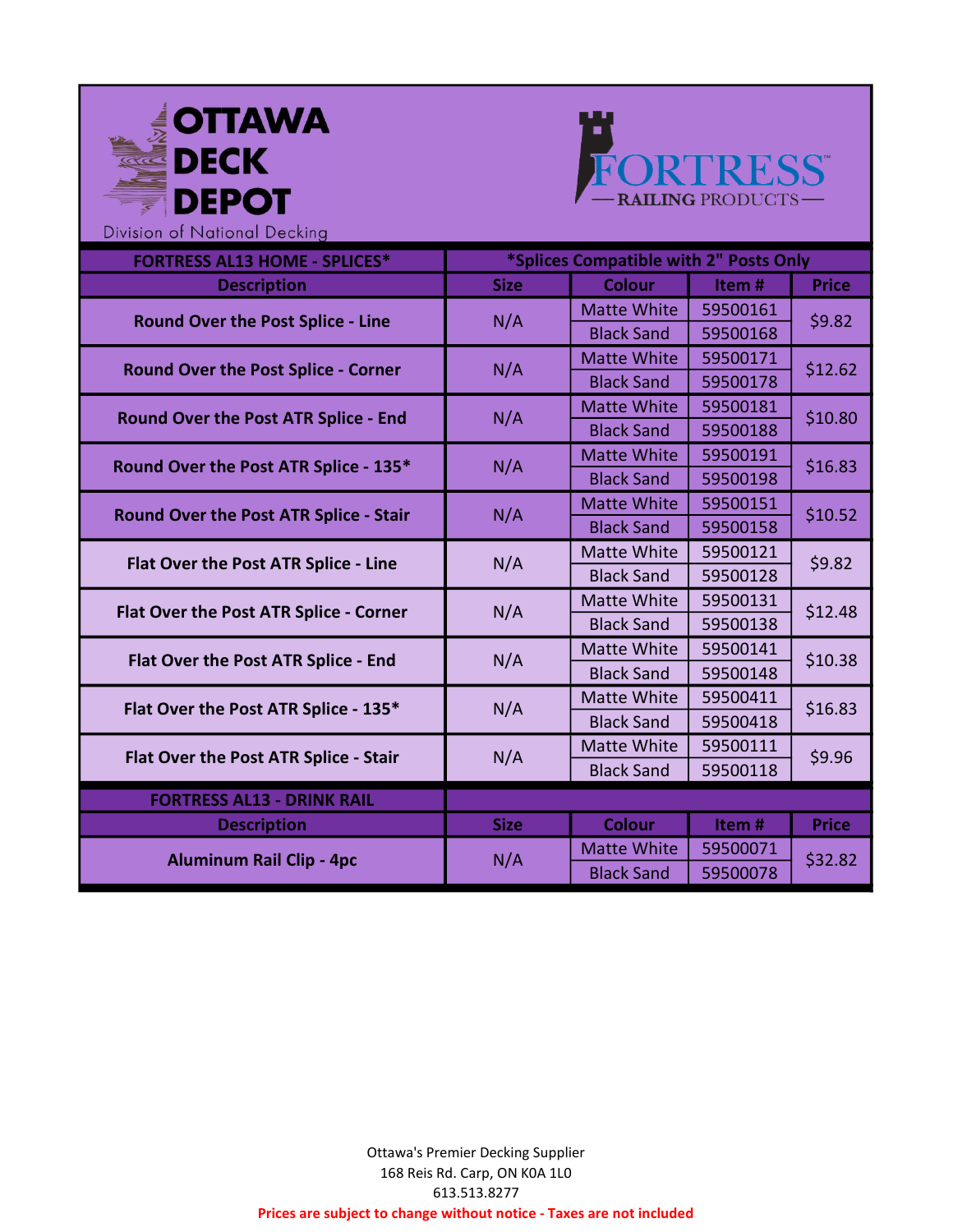



| <b>FORTRESS AL13 HOME - GLASS PANELS</b> |                    |                    |          |              |
|------------------------------------------|--------------------|--------------------|----------|--------------|
| <b>Description</b>                       | <b>Size</b>        | <b>Colour</b>      | Item#    | <b>Price</b> |
| <b>Glass Panel Rails - 6'</b>            | 6 <sup>T</sup>     | <b>Matte White</b> | 55211601 |              |
| (I-Support Included)                     | (actual 68.5")     | <b>Black Sand</b>  | 55211608 | \$155.69     |
| <b>Glass Panel - 36" Rail - 24.25"</b>   | 31.5" x 24.25"     | Clear              | 55531249 | \$57.51      |
| <b>Glass Panel - 36" Rail - 31.25"</b>   | 31.5" x 31.25"     | Clear              | 55531319 | \$60.31      |
| Glass Panel - 36" Rail - 36.25"          | 31.5" x 36.25"     | Clear              | 55531369 | \$67.32      |
| <b>Glass Panel - 36" Rail - 41.25"</b>   | 31.5" x 41.25"     | Clear              | 55531419 | \$78.55      |
| Glass Panel - 36" Rail - 46.25"          | 31.5" x 46.25"     | Clear              | 55531469 | \$91.17      |
| Glass Panel - 36" Rail - 51.25"          | 31.5" x 51.25"     | Clear              | 55531519 | \$99.58      |
| Glass Panel - 36" Rail - 56.25"          | 31.5" x 56.25"     | Clear              | 55531569 | \$109.40     |
| Glass Panel - 36" Rail - 61.25"          | 31.5" x 61.25"     | Clear              | 55531619 | \$113.61     |
| <b>Glass Panel - 42" Rail - 24.25"</b>   | 39" x 24.25"       | Clear              | 55539249 | \$67.32      |
| <b>Glass Panel - 42" Rail - 31.25"</b>   | 39" x 31.25"       | Clear              | 55539319 | \$72.94      |
| <b>Glass Panel - 42" Rail - 36.25"</b>   | 39" x 36.25"       | Clear              | 55539369 | \$81.35      |
| <b>Glass Panel - 42" Rail - 41.25"</b>   | 39" x 41.25"       | Clear              | 55539419 | \$92.57      |
| <b>Glass Panel - 42" Rail - 46.25"</b>   | 39" x 46.25"       | Clear              | 55539469 | \$105.20     |
| <b>Glass Panel - 42" Rail - 51.25"</b>   | 39" x 51.25"       | Clear              | 55539519 | \$113.61     |
| <b>Glass Panel - 42" Rail - 56.25"</b>   | 39" x 56.25"       | Clear              | 55539569 | \$126.23     |
| <b>Glass Panel - 42" Rail - 61.25"</b>   | 39" x 61.25"       | Clear              | 55539619 | \$134.65     |
| <b>I-Support - Glass Panel Rails</b>     | 3.5"               | <b>Matte White</b> | 55535002 | \$40.39      |
|                                          |                    | <b>Black Sand</b>  | 55535008 |              |
| Glass Baluster Rails - Level - 6'        | 6'                 | <b>Matte White</b> | 51172291 | \$190.75     |
| (I-Support Included, holds 9 balusters)  | (actual 69")       | <b>Black Sand</b>  | 51172298 |              |
| Glass Baluster Rails - Stair - 6'        | 6 <sup>1</sup>     | <b>Matte White</b> | 51272191 | \$204.78     |
| (I-Support Included, holds 8 balusters)  | (actual 73")       | <b>Black Sand</b>  | 51272198 |              |
| Level Glass Balusters - 36" Rail - 5pc   | 3.75" x 31.85"     | Clear              | 660515   | \$99.58      |
| Stair Glass Balusters - 36" Rail - 5pc   | 3.75" x 31.5"      | Clear              | 660533   | \$109.40     |
| Level Glass Balusters - 42" Rail - 5pc   | 3.75" x 40"        | Clear              | 660540   | \$122.03     |
| Stair Glass Balusters - 42" Rail - 5pc   | $3.75" \times 40"$ | Clear              | 660550   | \$134.65     |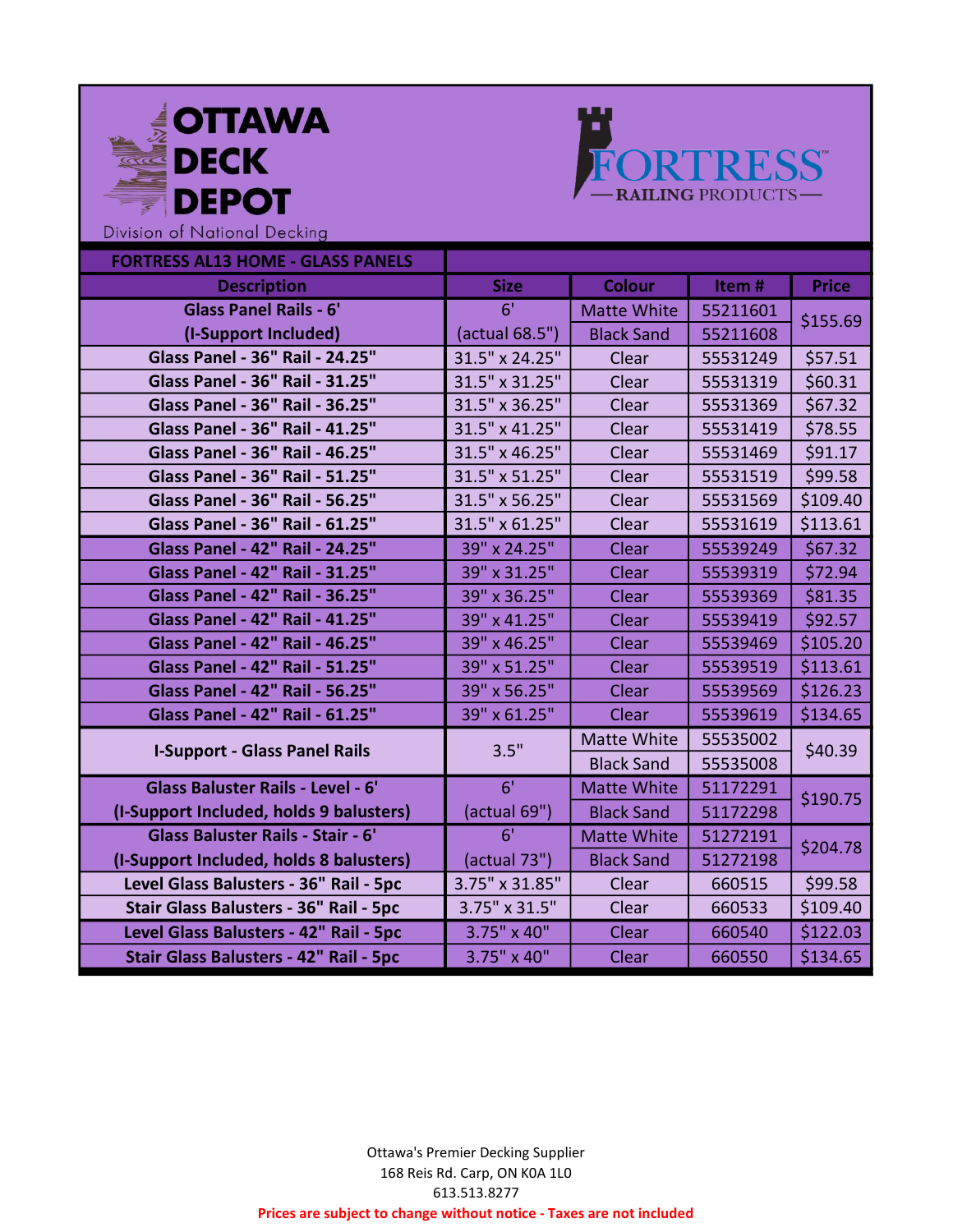



| <b>FORTRESS FE26 CABLE V-SERIES*</b>         | *requires use of a flat ATR or drink rail |                   |          |              |
|----------------------------------------------|-------------------------------------------|-------------------|----------|--------------|
| <b>Description</b>                           | <b>Size</b>                               | <b>Colour</b>     | Item#    | <b>Price</b> |
| Vertical Cable 36" Rail Panel - 6'           | 34" x 6'                                  | <b>Black Sand</b> | 57134608 | \$572.26     |
|                                              | (69.5")                                   |                   |          |              |
| Vertical Cable 36" Rail Panel - 8'           | 34" x 8'                                  | <b>Black Sand</b> | 57134808 | \$701.30     |
|                                              | (93.5")                                   |                   |          |              |
| Vertical Cable 42" Rail Panel - 6'           | 40" x 6'                                  | <b>Black Sand</b> | 57140608 | \$601.72     |
|                                              | (69.5")                                   |                   |          |              |
| Vertical Cable 42' Rail Panel - 8'           | 40" x 8'                                  | <b>Black Sand</b> | 57140808 | \$748.99     |
|                                              | (93.5")                                   |                   |          |              |
| <b>Vertical Cable Stair Panel - 8'</b>       | 34" x 8'                                  | <b>Black Sand</b> | 57234808 | \$805.09     |
|                                              | (93.5")                                   |                   |          |              |
| <b>Post With Base Cover</b>                  | 3" x 39.5"                                | <b>Black Sand</b> | 53303418 | \$77.14      |
| <b>Post With Base Cover</b>                  | 3" x 45.5"                                | <b>Black Sand</b> | 53303478 | \$85.56      |
| <b>Post for Fascia Mount Brackets</b>        | 3" x 55"                                  | <b>Black Sand</b> | 53355168 | \$81.35      |
| <b>Pressed Dome Cap</b>                      | 3"                                        | <b>Black Sand</b> | 53503108 | \$4.21       |
| <b>Universal Bracket - 4pc</b>               | N/A                                       | <b>Black Sand</b> | 53505008 | \$47.69      |
| <b>Universal Bracket Angle Adaptor - 4pc</b> | N/A                                       | <b>Black Sand</b> | 53505018 | \$25.25      |
| <b>Simplified Stair Bracket - 4pc</b>        | N/A                                       | <b>Black Sand</b> | 53505068 | \$86.96      |
| Flat Accent Top Rail - 6'                    | 6'                                        | <b>Black Sand</b> | 57513608 | \$47.69      |
| <b>Flat Accent Top Rail - 8'</b>             | 8'                                        | <b>Black Sand</b> | 57513808 | \$56.10      |
| <b>V-Series I-Support - Level</b>            | N/A                                       | <b>Black Sand</b> | 57504148 | \$28.05      |
| <b>V-Series I-Support - Stair</b>            | N/A                                       | <b>Black Sand</b> | 57505148 | \$50.49      |
| <b>Fascia Mount Bracket - Straight</b>       | 3"                                        | <b>Black Sand</b> | 53503008 | \$82.75      |
| <b>Fascia Mount Bracket - Outside Corner</b> | 3"                                        | <b>Black Sand</b> | 53503018 | \$154.29     |
| <b>Fascia Mount Bracket - Inside Corner</b>  | 3"                                        | <b>Black Sand</b> | 53503028 | \$93.97      |
| FE26 Cap Rail Clip - 4pc                     | 1.25"                                     | <b>Black Sand</b> | 57505058 | \$35.07      |
| <b>FE26 Post Anchor Base Plate</b>           | 5.75"                                     | N/A               | 53505050 | \$15.43      |
| <b>CR</b> - Tension Gauge                    | N/A                                       | N/A               | 57500001 | \$280.52     |